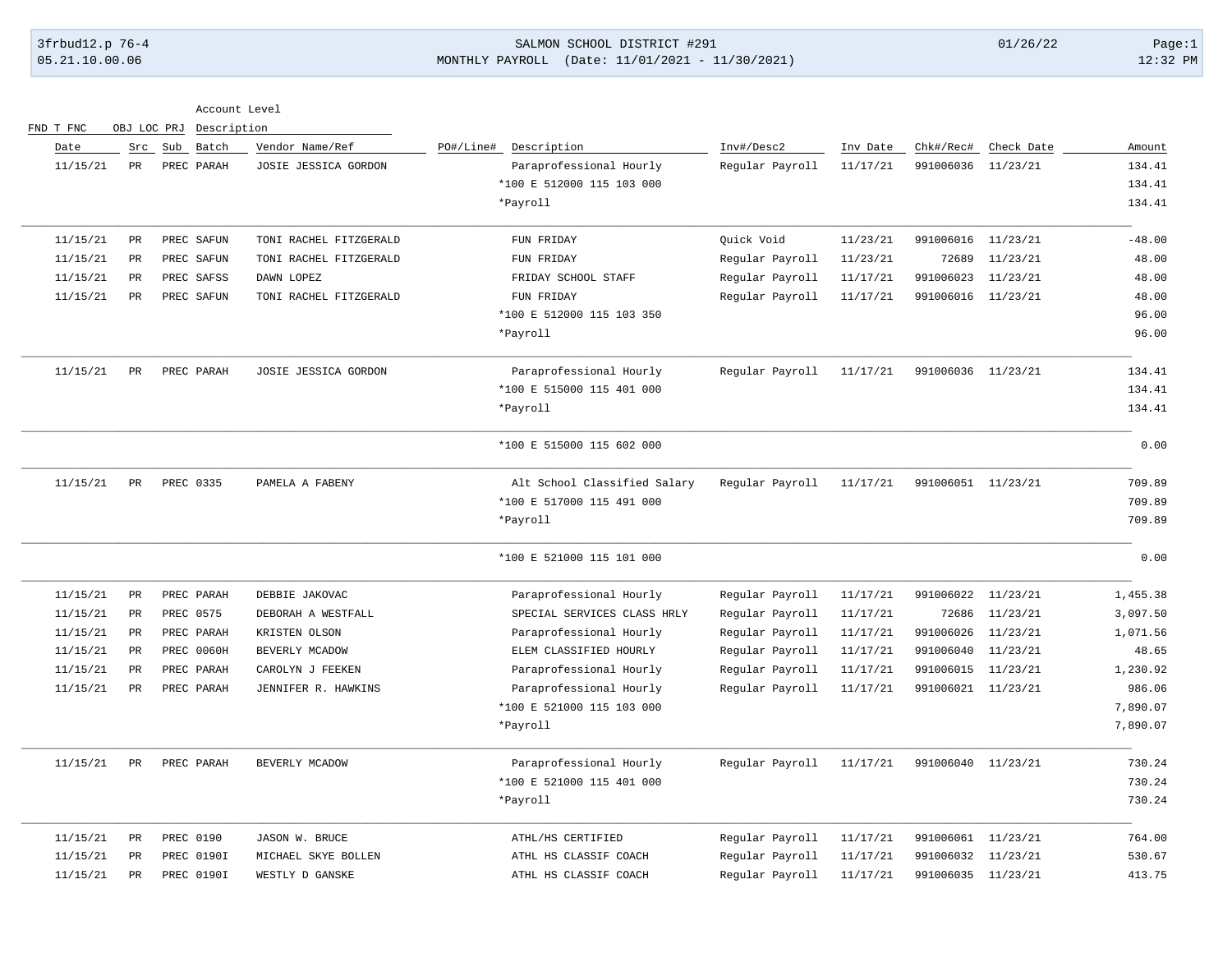FND T FNC OBJ LOC PRJ Description

# 3frbud12.p 76-4 SALMON SCHOOL DISTRICT #291 01/26/22 Page:2 05.21.10.00.06 MONTHLY PAYROLL (Date: 11/01/2021 - 11/30/2021) 12:32 PM

| 100 E 531000 115 401 000 (continued) |             |            |                         |           |                           |                 |          |                    |                |          |
|--------------------------------------|-------------|------------|-------------------------|-----------|---------------------------|-----------------|----------|--------------------|----------------|----------|
| Date                                 | Src         | Sub Batch  | Vendor Name/Ref         | PO#/Line# | Description               | Inv#/Desc2      | Inv Date | Chk#/Rec#          | Check Date     | Amount   |
| 11/15/21                             | $_{\rm PR}$ | PREC 0190I | TRYSTANN KYLE OVERACKER |           | ATHL HS CLASSIF COACH     | Regular Payroll | 11/17/21 | 991006042 11/23/21 |                | 398.00   |
| 11/15/21                             | PR          | PREC 0200H | DAVID D GALLAMORE       |           | ATHL/JR HIGH HOURLY       | Regular Payroll | 11/17/21 | 991006010          | 11/23/21       | 345.00   |
| 11/15/21                             | PR          | PREC 0190I | KENNETH D MARTENS       |           | ATHL HS CLASSIF COACH     | Regular Payroll | 11/17/21 | 72688              | 11/23/21       | 716.25   |
| 11/15/21                             | $_{\rm PR}$ | PREC 0190  | TAMARA MATTHEWS         |           | ATHL/HS CERTIFIED         | Regular Payroll | 11/17/21 | 991006064          | 11/23/21       | 445.75   |
| 11/15/21                             | PR          | PREC 0190  | TREY N INFANGER         |           | ATHL/HS CERTIFIED         | Regular Payroll | 11/17/21 |                    | 72687 11/23/21 | 413.75   |
| 11/15/21                             | PR          | PREC 0190H | BENJAMIN JAMES SESSIONS |           | ATHL/HS HOURLY            | Regular Payroll | 11/17/21 | 991006046 11/23/21 |                | 413.75   |
| 11/15/21                             | PR          | PREC 0190I | RICHARD G SESSIONS      |           | ATHL HS CLASSIF COACH     | Regular Payroll | 11/17/21 | 991006013 11/23/21 |                | 764.00   |
| 11/15/21                             | PR          | PREC 0190I | ERIC GORDON PLATZ       |           | ATHL HS CLASSIF COACH     | Regular Payroll | 11/17/21 | 991006001 11/23/21 |                | 716.25   |
| 11/15/21                             | <b>PR</b>   | PREC 0190I | <b>ASHLYN JEPPERSON</b> |           | ATHL HS CLASSIF COACH     | Regular Payroll | 11/17/21 | 991006039 11/23/21 |                | 382.00   |
|                                      |             |            |                         |           | *100 E 531000 115 401 000 |                 |          |                    |                | 6,303.17 |
|                                      |             |            |                         |           | *Payroll                  |                 |          |                    |                | 6,303.17 |
|                                      |             |            |                         |           | *100 E 531000 115 602 000 |                 |          |                    |                | 0.00     |
|                                      |             |            |                         |           | *100 E 532000 115 401 000 |                 |          |                    |                | 0.00     |
|                                      |             |            |                         |           | *100 E 611000 115 100 000 |                 |          |                    |                | 0.00     |
|                                      |             |            |                         |           | *100 E 611000 115 101 000 |                 |          |                    |                | 0.00     |
| 11/15/21                             | PR          | PREC 0110H | HOLLY L SMITH           |           | HS CLSF HOURLY            | Regular Payroll | 11/17/21 | 991006047 11/23/21 |                | 1,488.32 |
| 11/30/21                             | $_{\rm PR}$ | PREC 0110  | ASHLEY C TARKALSON      |           | HS CLSF                   | Regular Payroll | 11/17/21 | 991006114 11/23/21 |                | 600.00   |
|                                      |             |            |                         |           | *100 E 611000 115 401 000 |                 |          |                    |                | 2,088.32 |
|                                      |             |            |                         |           | *Payroll                  |                 |          |                    |                | 2,088.32 |
| 11/15/21                             | PR          | PREC 0110H | ERIC J TARKALSON        |           | HS CLSF HOURLY            | Regular Payroll | 11/17/21 | 991006049 11/23/21 |                | 2,376.36 |
|                                      |             |            |                         |           | *100 E 611000 115 401 002 |                 |          |                    |                | 2,376.36 |
|                                      |             |            |                         |           | *Payroll                  |                 |          |                    |                | 2,376.36 |
|                                      |             |            |                         |           | *100 E 616000 115 000 000 |                 |          |                    |                | 0.00     |
|                                      |             |            |                         |           | *100 E 616000 115 101 000 |                 |          |                    |                | 0.00     |
| 11/15/21                             | PR          | PREC 0290H | TODD NELSON             |           | MEDIA CLSF HOURLY         | Regular Payroll | 11/17/21 | 991006003 11/23/21 |                | 547.40   |
|                                      |             |            |                         |           | *100 E 622000 115 000 000 |                 |          |                    |                | 547.40   |
|                                      |             |            |                         |           | *Payroll                  |                 |          |                    |                | 547.40   |
|                                      |             |            |                         |           |                           |                 |          |                    |                |          |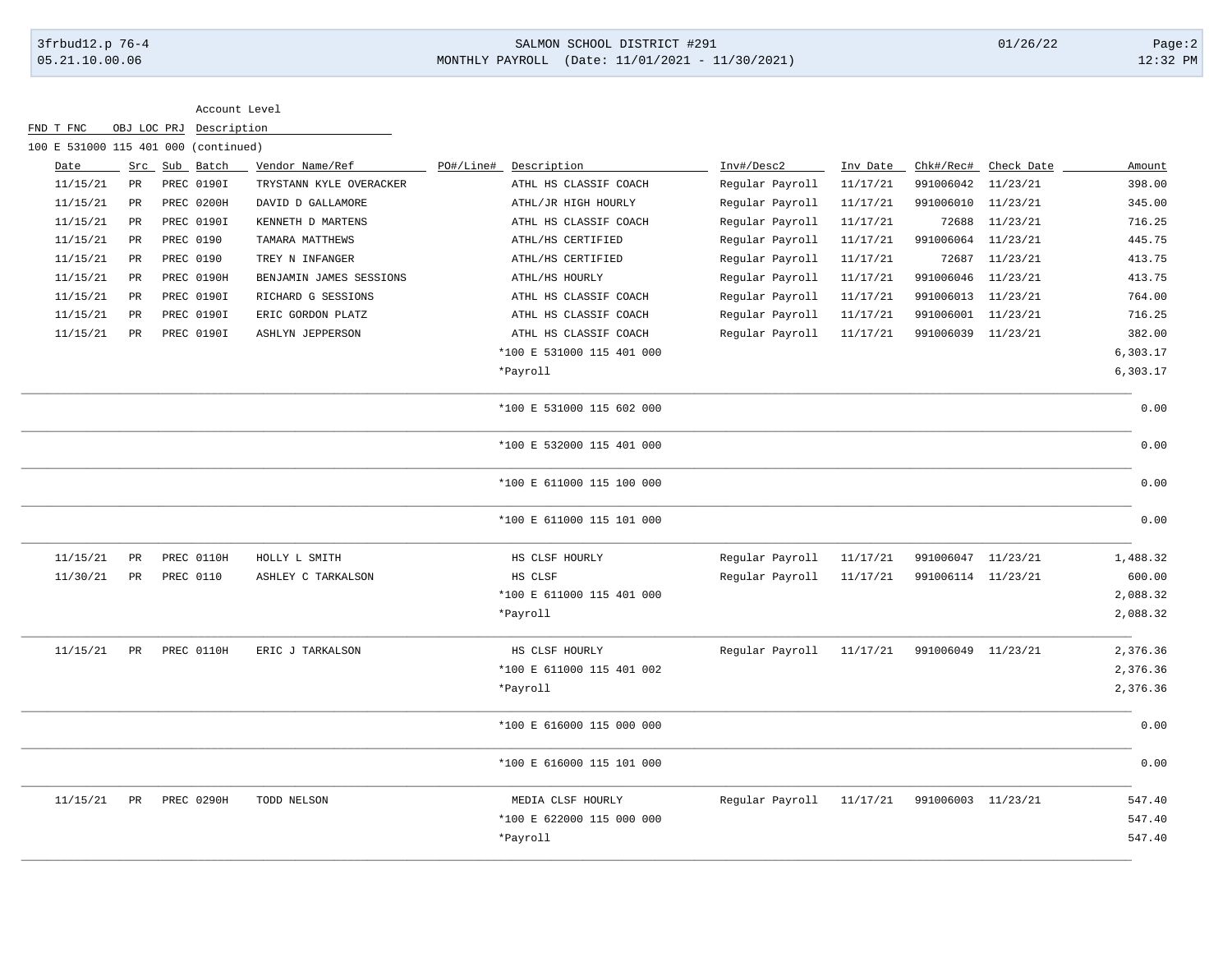3frbud12.p 76-4 SALMON SCHOOL DISTRICT #291 01/26/22 Page:3 05.21.10.00.06 MONTHLY PAYROLL (Date: 11/01/2021 - 11/30/2021) 12:32 PM

|          |            |                    |          |                 |                           |                    | Description | OBJ LOC PRJ | FND T FNC |
|----------|------------|--------------------|----------|-----------------|---------------------------|--------------------|-------------|-------------|-----------|
| Amount   | Check Date | Chk#/Rec#          | Inv Date | Inv#/Desc2      | PO#/Line#<br>Description  | Vendor Name/Ref    | Batch       | Src Sub     | Date      |
| 357.69   | 11/23/21   | 991006020          | 11/17/21 | Regular Payroll | MEDIA CLSF                | DIANA L HARRY      | PREC 0290   | PR          | 11/15/21  |
| 357.69   |            |                    |          |                 | *100 E 622000 115 100 000 |                    |             |             |           |
| 357.69   |            |                    |          |                 | *Payroll                  |                    |             |             |           |
| 0.00     |            |                    |          |                 | *100 E 622000 115 101 000 |                    |             |             |           |
| 1,455.38 |            | 991006020 11/23/21 | 11/17/21 | Regular Payroll | MEDIA CLSF HOURLY         | DIANA L HARRY      | PREC 0290H  | PR          | 11/15/21  |
| 1,455.38 |            |                    |          |                 | *100 E 622000 115 103 000 |                    |             |             |           |
| 1,455.38 |            |                    |          |                 | *Payroll                  |                    |             |             |           |
| 1,288.63 |            | 991006030 11/23/21 | 11/17/21 | Regular Payroll | MEDIA CLSF HOURLY         | SHYLA A BARRETT    | PREC 0290H  | PR          | 11/15/21  |
| 1,288.63 |            |                    |          |                 | *100 E 622000 115 401 000 |                    |             |             |           |
| 1,288.63 |            |                    |          |                 | *Payroll                  |                    |             |             |           |
| 300.00   |            | 991006009 11/23/21 | 11/17/21 | Regular Payroll | Clas Admin                | CHAYLIN FARRAND    | PREC 0310E  | PR          | 11/15/21  |
| 300.00   |            |                    |          |                 | *100 E 631000 115 001 000 |                    |             |             |           |
| 300.00   |            |                    |          |                 | *Payroll                  |                    |             |             |           |
| 116.76   | 11/23/21   | 991006048          | 11/17/21 | Regular Payroll | DIST ADM CLSF HOURLY      | ELE TARKALSON      | PREC 0310H  | PR          | 11/15/21  |
| 2,173.56 |            | 991006006 11/23/21 | 11/17/21 | Regular Payroll | DIST ADM CLSF             | KAYLA J. BIGELOW   | PREC 0310   | PR          | 11/15/21  |
| 2,290.32 |            |                    |          |                 | *100 E 632000 115 001 000 |                    |             |             |           |
| 2,290.32 |            |                    |          |                 | *Payroll                  |                    |             |             |           |
| 0.00     |            |                    |          |                 | *100 E 632000 115 001 911 |                    |             |             |           |
| 0.00     |            |                    |          |                 | *100 E 641000 115 100 000 |                    |             |             |           |
| 0.00     |            |                    |          |                 | *100 E 641000 115 101 000 |                    |             |             |           |
| 1,684.20 |            | 991006024 11/23/21 | 11/17/21 | Regular Payroll | ELEM CLASSIFIED HOURLY    | CHRISTINA K MULLEN | PREC 0060H  | PR          | 11/15/21  |
| 1,684.20 |            |                    |          |                 | *100 E 641000 115 103 000 |                    |             |             |           |
| 1,684.20 |            |                    |          |                 | *Payroll                  |                    |             |             |           |
| 2,419.20 | 11/23/21   | 991006002          | 11/17/21 | Regular Payroll | SCHL ADM CLSF             | EVELYN M BUHLER    | PREC 0330   | $_{\rm PR}$ | 11/15/21  |
| 559.55   |            | 991006002 11/23/21 | 11/17/21 | Regular Payroll | SCHOOL ADM CLSF           | EVELYN M BUHLER    | PREC 0330E  | PR          | 11/15/21  |
| 2,978.75 |            |                    |          |                 | *100 E 641000 115 401 000 |                    |             |             |           |
| 2,978.75 |            |                    |          |                 | *Payroll                  |                    |             |             |           |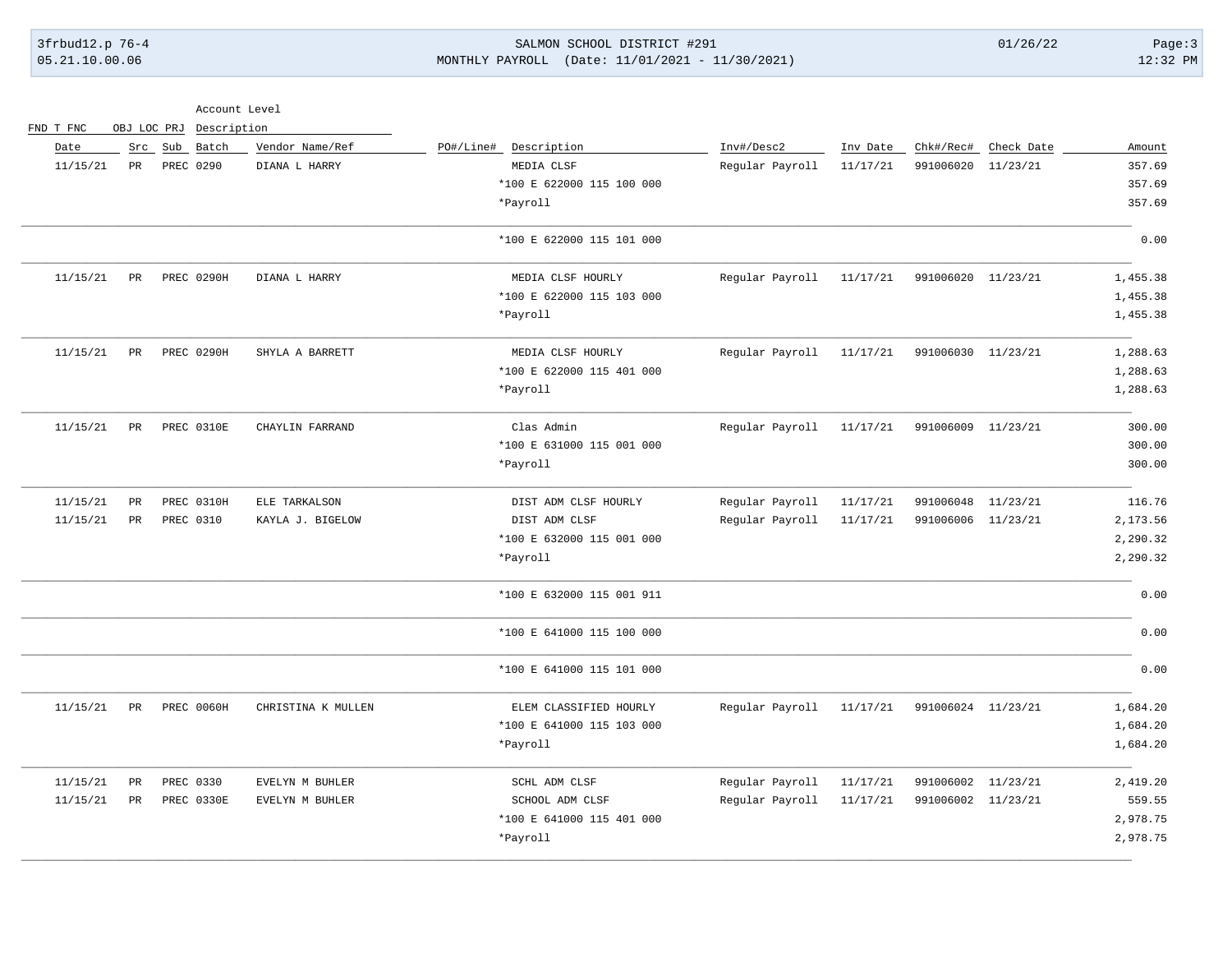# 3frbud12.p 76-4 SALMON SCHOOL DISTRICT #291 01/26/22 Page:4 05.21.10.00.06 MONTHLY PAYROLL (Date: 11/01/2021 - 11/30/2021) 12:32 PM

| Account Level |  |
|---------------|--|
|               |  |

| FND T FNC | OBJ LOC PRJ     | Description |                         |                           |                 |          |                    |            |           |
|-----------|-----------------|-------------|-------------------------|---------------------------|-----------------|----------|--------------------|------------|-----------|
| Date      | Src             | Sub Batch   | Vendor Name/Ref         | PO#/Line#<br>Description  | Inv#/Desc2      | Inv Date | Chk#/Rec#          | Check Date | Amount    |
| 11/15/21  | PR              | PREC 0310H  | JANET L SEHER           | DIST ADM CLSF HOURLY      | Regular Payroll | 11/17/21 | 991006012          | 11/23/21   | 801.00    |
| 11/15/21  | $_{\rm PR}$     | PREC 0310   | CHAYLIN FARRAND         | DIST ADM CLSF             | Regular Payroll | 11/17/21 | 991006009          | 11/23/21   | 2,385.02  |
| 11/30/21  | PR              | PREC 0310   | ASHLEY C TARKALSON      | DIST ADM CLSF             | Regular Payroll | 11/17/21 | 991006114 11/23/21 |            | 300.00    |
|           |                 |             |                         | *100 E 651000 115 001 000 |                 |          |                    |            | 3,486.02  |
|           |                 |             |                         | *Payroll                  |                 |          |                    |            | 3,486.02  |
| 11/15/21  | $_{\rm PR}$     | PREC 0360H  | ZACHARY WILLIAM CARRELL | CUSTODIAL HOURLY          | Regular Payroll | 11/17/21 | 991006014 11/23/21 |            | 1,379.48  |
| 11/15/21  | $_{\rm PR}$     | PREC 0360H  | LISA M MARLER           | CUSTODIAL HOURLY          | Regular Payroll | 11/17/21 | 991006063          | 11/23/21   | 2,204.76  |
| 11/15/21  | PR              | PREC 0360H  | STEVEN L YATES          | CUSTODIAL HOURLY          | Regular Payroll | 11/17/21 | 991006050          | 11/23/21   | 1,882.36  |
| 11/15/21  | PR              | PREC 0360H  | VICTORIA REYES          | CUSTODIAL HOURLY          | Regular Payroll | 11/17/21 | 991006045          | 11/23/21   | 2,204.76  |
| 11/15/21  | PR              | PREC 0360H  | DAVID D FITZGERALD      | CUSTODIAL HOURLY          | Regular Payroll | 11/17/21 | 991006034          | 11/23/21   | 1,577.97  |
| 11/15/21  | PR              | PREC 0360H  | ALLEN PETRICK           | CUSTODIAL HOURLY          | Regular Payroll | 11/17/21 | 991006043          | 11/23/21   | 1,060.50  |
|           |                 |             |                         | *100 E 661000 115 000 000 |                 |          |                    |            | 10,309.83 |
|           |                 |             |                         | *Payroll                  |                 |          |                    |            | 10,309.83 |
|           |                 |             |                         | *100 E 661000 115 101 000 |                 |          |                    |            | 0.00      |
| 11/15/21  | $_{\rm PR}$     | PREC 0390S  | KENT R HOLDEN           | Maint Sub                 | Regular Payroll | 11/17/21 | 991005999          | 11/23/21   | 120.00    |
| 11/15/21  | PR              | PREC 0390H  | DANA BIGELOW            | MAINTENANCE HOURLY        | Regular Payroll | 11/17/21 | 991006031          | 11/23/21   | 2,272.36  |
| 11/15/21  | PR              | PREC 0390H  | ROBERT L. LEWIS         | MAINTENANCE HOURLY        | Regular Payroll | 11/17/21 | 991006062 11/23/21 |            | 3,646.86  |
|           |                 |             |                         | *100 E 664000 115 000 000 |                 |          |                    |            | 6,039.22  |
|           |                 |             |                         | *Payroll                  |                 |          |                    |            | 6,039.22  |
|           |                 |             |                         | *100 E 664000 115 100 000 |                 |          |                    |            | 0.00      |
|           |                 |             |                         | *100 E 665000 115 000 000 |                 |          |                    |            | 0.00      |
|           |                 |             |                         | *100 E 667000 115 000 000 |                 |          |                    |            | 0.00      |
|           |                 |             |                         | *100 E 667000 115 103 000 |                 |          |                    |            | 0.00      |
|           |                 |             |                         | *100 E 667000 115 401 000 |                 |          |                    |            | 0.00      |
| 11/15/21  | PR              | PREC 0410H  | JOSHUA TOLMAN           | TRANSPORTATION HOURLY     | Regular Payroll | 11/17/21 | 991006057          | 11/23/21   | 1,180.07  |
| 11/15/21  | PR              | PREC 0410H  | BERIK P CHRISTENSEN     | TRANSPORTATION HOURLY     | Regular Payroll | 11/17/21 | 991006033          | 11/23/21   | 104.10    |
| 11/15/21  | $\mbox{\sf PR}$ | PREC 0410H  | <b>JESSE S WHITLEY</b>  | TRANSPORTATION HOURLY     | Regular Payroll | 11/17/21 | 991006058          | 11/23/21   | 45.82     |
| 11/15/21  | $\mbox{\sf PR}$ | PREC 0410H  | BRUCE N MURPHY          | TRANSPORTATION HOURLY     | Regular Payroll | 11/17/21 | 991006055          | 11/23/21   | 1,915.90  |
| 11/15/21  | PR              | PREC 0410H  | STEPHEN A FABENY        | TRANSPORTATION HOURLY     | Regular Payroll | 11/17/21 | 991006008          | 11/23/21   | 1,581.47  |
| 11/15/21  | PR              | PREC 0410   | KATHY TOLMAN            | TRANSPORTATION SALARY     | Regular Payroll | 11/17/21 | 991006005          | 11/23/21   | 1,042.39  |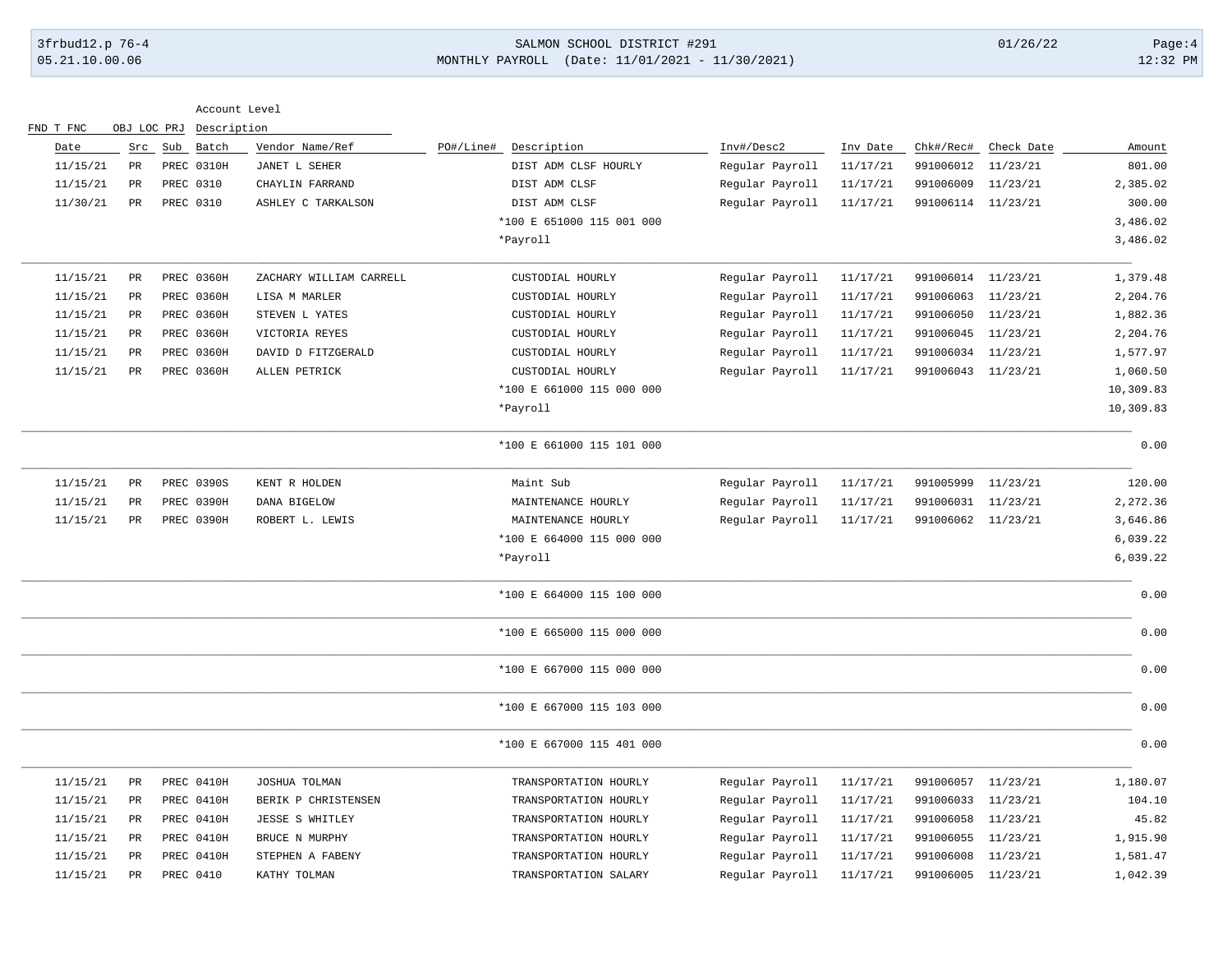FND T FNC OBJ LOC PRJ Description

# 3frbud12.p 76-4 SALMON SCHOOL DISTRICT #291 01/26/22 Page:5 05.21.10.00.06 MONTHLY PAYROLL (Date: 11/01/2021 - 11/30/2021) 12:32 PM

| 100 E 681000 115 000 000 (continued) |             |            |                     |           |                           |                 |          |                    |                      |           |
|--------------------------------------|-------------|------------|---------------------|-----------|---------------------------|-----------------|----------|--------------------|----------------------|-----------|
| Date                                 | Src         | Sub Batch  | Vendor Name/Ref     | PO#/Line# | Description               | Inv#/Desc2      | Inv Date |                    | Chk#/Rec# Check Date | Amount    |
| 11/15/21                             | PR          | PREC 0410h | BROOKE D MONROE     |           | TRANSPORTATION HOURLY     | Regular Payroll | 11/17/21 | 991006011          | 11/23/21             | 1,346.34  |
| 11/15/21                             | $_{\rm PR}$ | PREC 0410H | DAVID J SHAFFMASTER |           | TRANSPORTATION HOURLY     | Regular Payroll | 11/17/21 | 991006056          | 11/23/21             | 966.00    |
| 11/15/21                             | PR          | PREC 0410  | BROOKE D MONROE     |           | TRANSPORTATION SALARY     | Regular Payroll | 11/17/21 | 991006011 11/23/21 |                      | 75.00     |
| 11/15/21                             | $_{\rm PR}$ | PREC 0410H | PAUL FISHER         |           | TRANSPORTATION HOURLY     | Regular Payroll | 11/17/21 | 991006054 11/23/21 |                      | 1,604.04  |
| 11/15/21                             | PR          | PREC 0410  | MARK D AUSTIN       |           | TRANSPORTATION SALARY     | Regular Payroll | 11/17/21 | 991006052          | 11/23/21             | 4,787.47  |
| 11/15/21                             | $_{\rm PR}$ | PREC 0410H | DIANE BALDWIN       |           | TRANSPORTATION HOURLY     | Regular Payroll | 11/17/21 | 991006053 11/23/21 |                      | 1,781.28  |
|                                      |             |            |                     |           | *100 E 681000 115 000 000 |                 |          |                    |                      | 16,429.88 |
|                                      |             |            |                     |           | *Payroll                  |                 |          |                    |                      | 16,429.88 |
|                                      |             |            |                     |           | *100 E 681000 115 555 000 |                 |          |                    |                      | 0.00      |
| 11/15/21                             | PR          | PREC 0412H | JOSHUA TOLMAN       |           | SJSHS ATHL TRANSP HOURLY  | Regular Payroll | 11/17/21 | 991006057 11/23/21 |                      | 945.00    |
| 11/15/21                             | PR          | PREC 0410H | JOSHUA TOLMAN       |           | TRANSPORTATION HOURLY     | Regular Payroll | 11/17/21 | 991006057          | 11/23/21             | 292.50    |
| 11/15/21                             | PR          | PREC 0412H | BRUCE N MURPHY      |           | SJSHS ATHL TRANSP HOURLY  | Regular Payroll | 11/17/21 | 991006055          | 11/23/21             | 138.75    |
| 11/15/21                             | PR          | PREC 0412H | DAVID J SHAFFMASTER |           | SJSHS ATHL TRANSP HOURLY  | Regular Payroll | 11/17/21 | 991006056          | 11/23/21             | 525.00    |
| 11/15/21                             | PR          | PREC 0412h | BROOKE D MONROE     |           | SJSHS ATHL TRANSP HOURLY  | Regular Payroll | 11/17/21 | 991006011 11/23/21 |                      | 416.25    |
| 11/15/21                             | PR          | PREC 0412H | STEPHEN A FABENY    |           | SJSHS ATHL TRANSP HOURLY  | Regular Payroll | 11/17/21 | 991006008          | 11/23/21             | 161.25    |
| 11/15/21                             | PR          | PREC 0412H | PAUL FISHER         |           | SJSHS ATHL TRANSP HOURLY  | Regular Payroll | 11/17/21 | 991006054          | 11/23/21             | 157.50    |
| 11/15/21                             | PR          | PREC 0412H | DIANE BALDWIN       |           | SJSHS ATHL TRANSP HOURLY  | Regular Payroll | 11/17/21 | 991006053 11/23/21 |                      | 105.00    |
|                                      |             |            |                     |           | *100 E 682000 115 401 000 |                 |          |                    |                      | 2,741.25  |
|                                      |             |            |                     |           | *Payroll                  |                 |          |                    |                      | 2,741.25  |
|                                      |             |            |                     |           | *100 E 682000 115 602 000 |                 |          |                    |                      | 0.00      |
|                                      |             |            |                     |           | *100 E 682200 115 000 000 |                 |          |                    |                      | 0.00      |
|                                      |             |            |                     |           | *100 E 683000 115 100 000 |                 |          |                    |                      | 0.00      |
|                                      |             |            |                     |           | *220 E 661000 115 100 000 |                 |          |                    |                      | 0.00      |
|                                      |             |            |                     |           | *220 E 664000 115 100 000 |                 |          |                    |                      | 0.00      |
|                                      |             |            |                     |           | *233 E 515000 115 000 000 |                 |          |                    |                      | 0.00      |
|                                      |             |            |                     |           | *233 E 515000 115 000 200 |                 |          |                    |                      | 0.00      |
|                                      |             |            |                     |           | *233 E 515000 115 000 201 |                 |          |                    |                      | 0.00      |
|                                      |             |            |                     |           |                           |                 |          |                    |                      |           |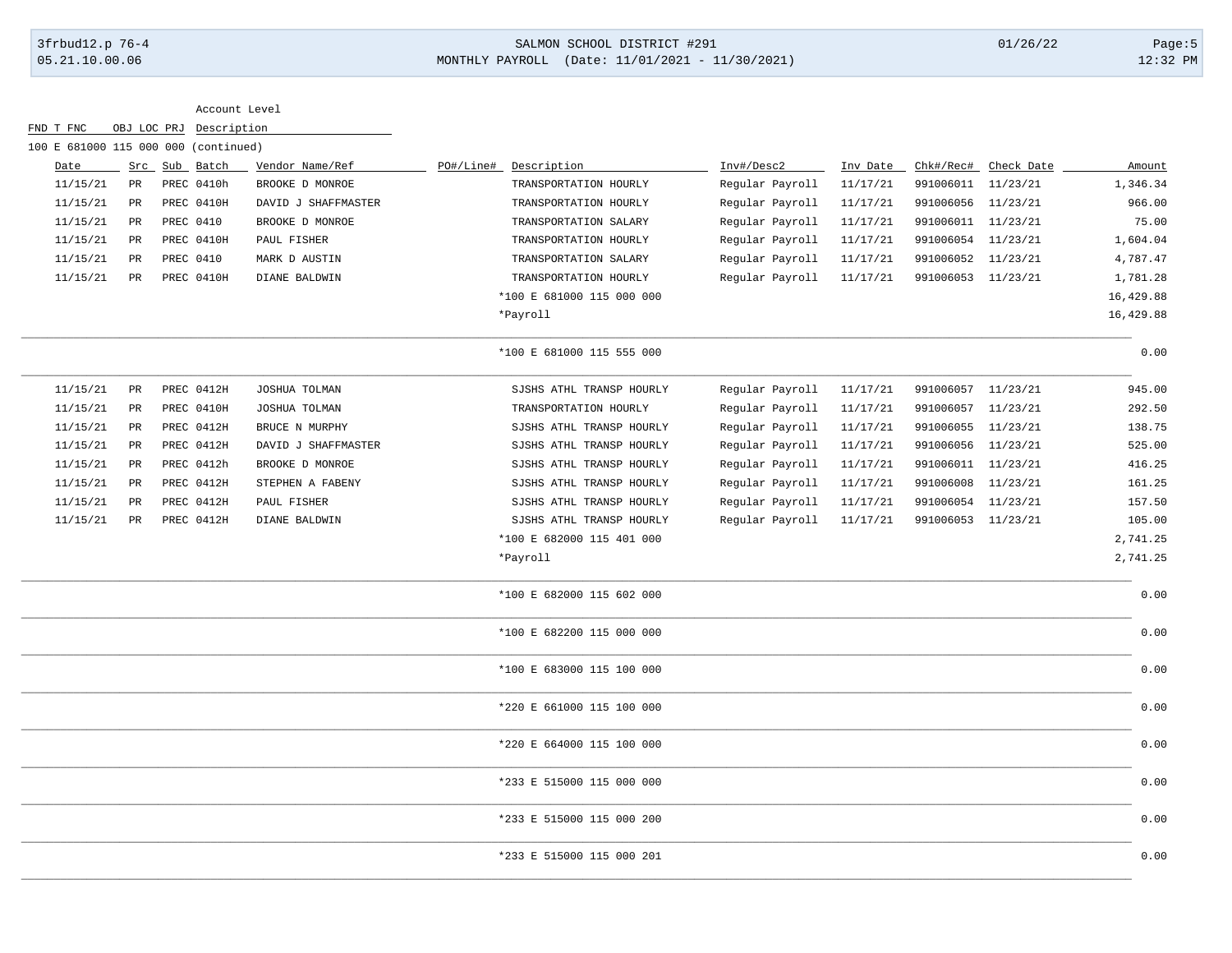3frbud12.p 76-4 05.21.10.00.06

SALMON SCHOOL DISTRICT #291 MONTHLY PAYROLL (Date: 11/01/2021 - 11/30/2021)  $01/26/22$ 

 $Page:6$  $12:32$  PM

Account Level

FND T FNC OBJ LOC PRJ Description

| Date                   |    | Src Sub Batch | Vendor Name/Ref | PO#/Line# Description     | Inv#/Desc2      |          |                               | Inv Date _ Chk#/Rec# _ Check Date | Amount   |
|------------------------|----|---------------|-----------------|---------------------------|-----------------|----------|-------------------------------|-----------------------------------|----------|
|                        |    |               |                 | *233 E 515000 115 000 202 |                 |          |                               |                                   | 0.00     |
|                        |    |               |                 | *233 E 515000 115 000 203 |                 |          |                               |                                   | 0.00     |
|                        |    |               |                 | *233 E 515000 115 000 205 |                 |          |                               |                                   | 0.00     |
|                        |    |               |                 | *241 E 515000 115 401 000 |                 |          |                               |                                   | 0.00     |
|                        |    |               |                 | *242 E 512000 115 101 000 |                 |          |                               |                                   | 0.00     |
|                        |    |               |                 | *242 E 512000 115 103 000 |                 |          |                               |                                   | 0.00     |
| 11/15/21               | PR | PREC 0290H    | TODD NELSON     | MEDIA CLSF HOURLY         | Regular Payroll | 11/17/21 | 991006003 11/23/21            |                                   | 410.55   |
|                        |    |               |                 | *245 E 512000 115 103 000 |                 |          |                               |                                   | 410.55   |
|                        |    |               |                 | *Payroll                  |                 |          |                               |                                   | 410.55   |
|                        |    |               |                 | *245 E 515000 115 101 000 |                 |          |                               |                                   | 0.00     |
| 11/15/21               | PR | PREC 0290H    | TODD NELSON     | MEDIA CLSF HOURLY         | Regular Payroll | 11/17/21 | 991006003 11/23/21            |                                   | 410.55   |
|                        |    |               |                 | *245 E 515000 115 401 000 |                 |          |                               |                                   | 410.55   |
|                        |    |               |                 | *Payroll                  |                 |          |                               |                                   | 410.55   |
| 11/15/21 PR PREC 0290H |    |               | TODD NELSON     | MEDIA CLSF HOURLY         | Regular Payroll |          | 11/17/21  991006003  11/23/21 |                                   | 1,368.50 |
|                        |    |               |                 | *245 E 622000 115 000 000 |                 |          |                               |                                   | 1,368.50 |
|                        |    |               |                 | *Payroll                  |                 |          |                               |                                   | 1,368.50 |
|                        |    |               |                 | *245 E 622000 115 100 000 |                 |          |                               |                                   | 0.00     |
|                        |    |               |                 | *246 E 611000 115 000 000 |                 |          |                               |                                   | 0.00     |
|                        |    |               |                 | *246 E 611000 115 100 000 |                 |          |                               |                                   | 0.00     |
|                        |    |               |                 | *248 E 521000 115 100 000 |                 |          |                               |                                   | 0.00     |
|                        |    |               |                 | *249 E 515000 115 401 000 |                 |          |                               |                                   | 0.00     |
|                        |    |               |                 | *250 E 621000 115 001 000 |                 |          |                               |                                   | 0.00     |
|                        |    |               |                 |                           |                 |          |                               |                                   |          |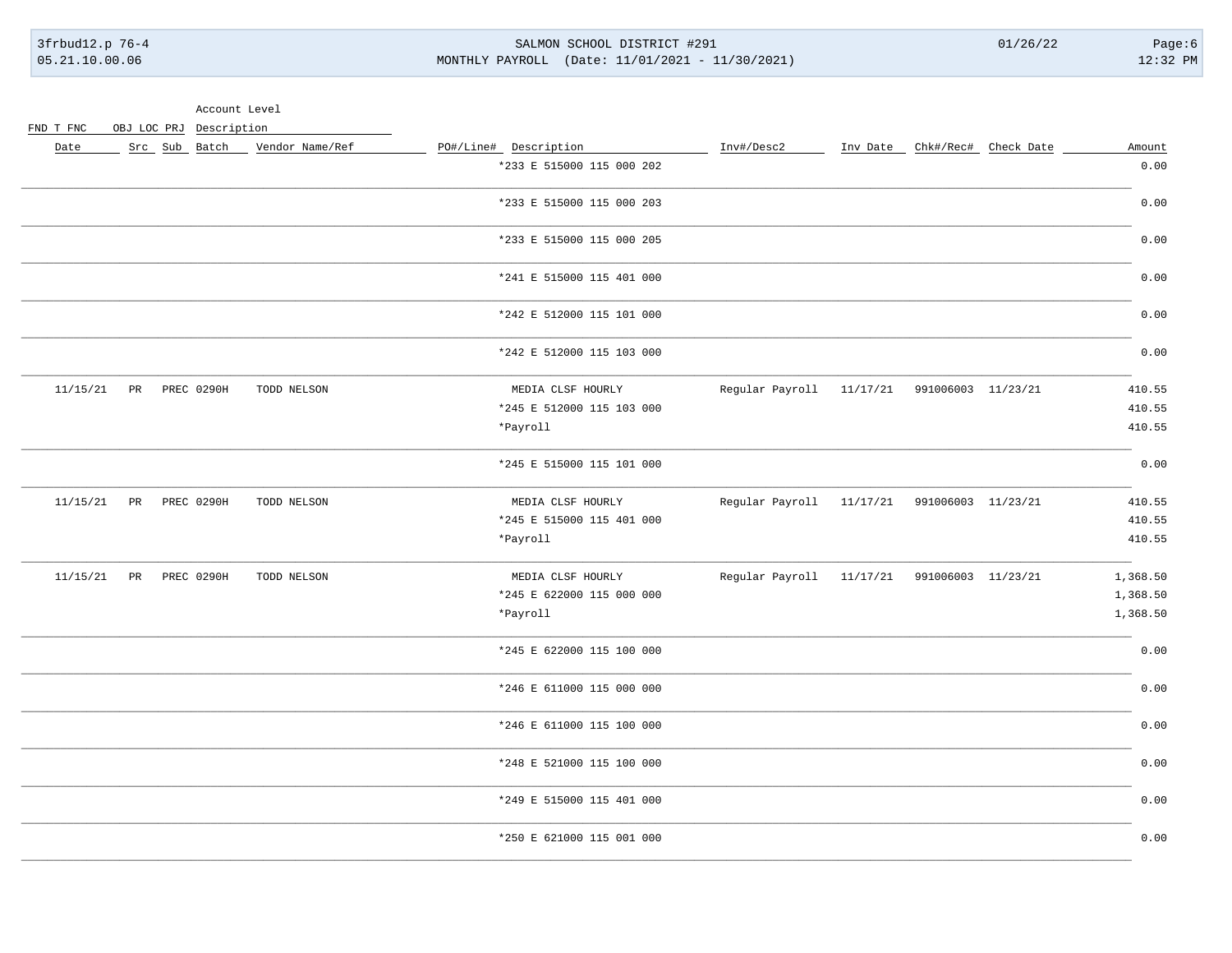## 3frbud12.p 76-4 SALMON SCHOOL DISTRICT #291 01/26/22 Page:7 05.21.10.00.06 MONTHLY PAYROLL (Date: 11/01/2021 - 11/30/2021) 12:32 PM

| FND T FNC |             | OBJ LOC PRJ | Description   |                        |                           |                 |          |                    |            |           |
|-----------|-------------|-------------|---------------|------------------------|---------------------------|-----------------|----------|--------------------|------------|-----------|
| Date      |             |             | Src Sub Batch | Vendor Name/Ref        | PO#/Line# Description     | Inv#/Desc2      | Inv Date | Chk#/Rec#          | Check Date | Amount    |
|           |             |             |               |                        | *251 E 512000 115 101 000 |                 |          |                    |            | 0.00      |
| 11/15/21  | PR          |             | PREC PARAH    | TONI RACHEL FITZGERALD | Paraprofessional Hourly   | Quick Void      | 11/23/21 | 991006016          | 11/23/21   | $-960.06$ |
| 11/15/21  | PR          |             | PREC PARAH    | TONI RACHEL FITZGERALD | Paraprofessional Hourly   | Regular Payroll | 11/23/21 | 72689              | 11/23/21   | 960.06    |
| 11/15/21  | PR          |             | PREC PARAH    | TONI RACHEL FITZGERALD | Paraprofessional Hourly   | Regular Payroll | 11/17/21 | 991006016          | 11/23/21   | 960.06    |
| 11/15/21  | PR          |             | PREC PARAH    | HAYLEY A PRESTON       | Paraprofessional Hourly   | Regular Payroll | 11/17/21 | 991006028          | 11/23/21   | 923.55    |
| 11/15/21  | PR          |             | PREC PARAH    | DAWN LOPEZ             | Paraprofessional Hourly   | Regular Payroll | 11/17/21 | 991006023          | 11/23/21   | 960.06    |
|           |             |             |               |                        | *251 E 512000 115 103 000 |                 |          |                    |            | 2,843.67  |
|           |             |             |               |                        | *Payroll                  |                 |          |                    |            | 2,843.67  |
|           |             |             |               |                        | *251 E 515000 115 101 000 |                 |          |                    |            | 0.00      |
| 11/15/21  | PR          |             | PREC PARAH    | PAULA J HONEYCUTT      | Paraprofessional Hourly   | Regular Payroll | 11/17/21 | 991006038 11/23/21 |            | 996.57    |
|           |             |             |               |                        | *251 E 515000 115 401 000 |                 |          |                    |            | 996.57    |
|           |             |             |               |                        | *Payroll                  |                 |          |                    |            | 996.57    |
|           |             |             |               |                        | *251 E 621000 115 000 000 |                 |          |                    |            | 0.00      |
|           |             |             |               |                        | *251 E 621000 115 000 302 |                 |          |                    |            | 0.00      |
|           |             |             |               |                        | *251 E 621000 115 101 000 |                 |          |                    |            | 0.00      |
|           |             |             |               |                        | *251 E 621000 115 101 302 |                 |          |                    |            | 0.00      |
|           |             |             |               |                        | *251 E 632000 115 001 000 |                 |          |                    |            | 0.00      |
|           |             |             |               |                        | *252 E 621000 115 001 000 |                 |          |                    |            | 0.00      |
| 11/15/21  | PR          |             | PREC PARAH    | ANGEL RAIN MURPHY      | Paraprofessional Hourly   | Regular Payroll | 11/17/21 | 991006041 11/23/21 |            | 953.54    |
|           |             |             |               |                        | *254 E 621000 115 001 000 |                 |          |                    |            | 953.54    |
|           |             |             |               |                        | *Payroll                  |                 |          |                    |            | 953.54    |
| 11/15/21  | PR          |             | PREC PARAH    | DAVID D GALLAMORE      | Paraprofessional Hourly   | Regular Payroll | 11/17/21 | 991006010          | 11/23/21   | 1,144.57  |
| 11/15/21  | PR          |             | PREC PARAH    | DARLENE A FOUST        | Paraprofessional Hourly   | Regular Payroll | 11/17/21 | 991006017          | 11/23/21   | 1,455.38  |
| 11/15/21  | PR          |             | PREC PARAH    | HOLLY A. NATELSON      | Paraprofessional Hourly   | Regular Payroll | 11/17/21 | 991006025          | 11/23/21   | 672.83    |
| 11/15/21  | $_{\rm PR}$ |             | PREC PARAH    | REBECCA L STEPHANISHEN | Paraprofessional Hourly   | Regular Payroll | 11/17/21 | 991006004          | 11/23/21   | 1,372.50  |
| 11/15/21  | $_{\rm PR}$ |             | PREC PARAH    | TAMMY LEE RICE         | Paraprofessional Hourly   | Regular Payroll | 11/17/21 | 991006029          | 11/23/21   | 498.28    |
| 11/15/21  | PR          |             | PREC PARAH    | JOSIE JESSICA GORDON   | Paraprofessional Hourly   | Regular Payroll | 11/17/21 | 991006036          | 11/23/21   | 691.24    |
|           |             |             |               |                        | *257 E 521000 115 000 000 |                 |          |                    |            | 5,834.80  |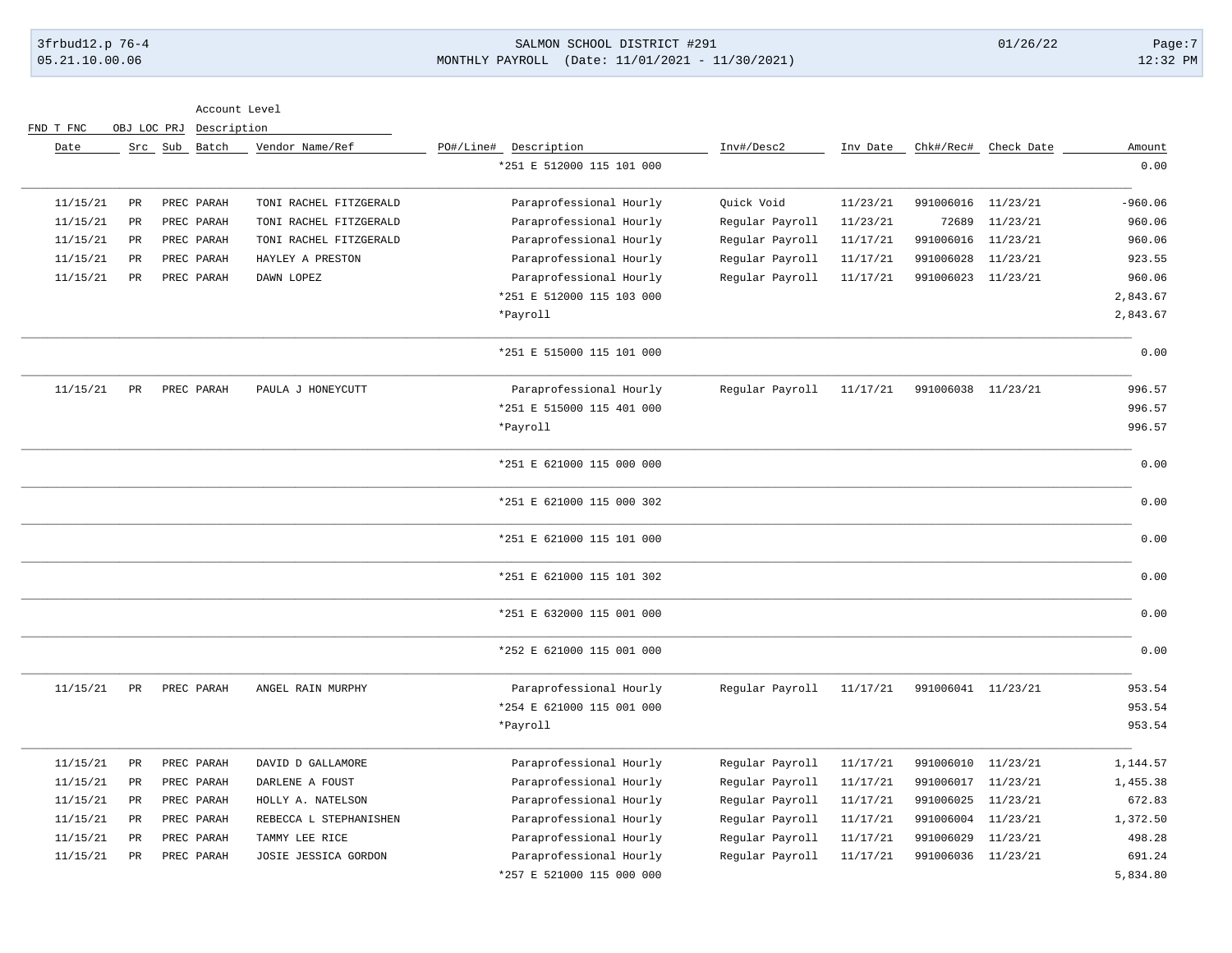# 3frbud12.p 76-4 SALMON SCHOOL DISTRICT #291 01/26/22 Page:8 05.21.10.00.06 MONTHLY PAYROLL (Date: 11/01/2021 - 11/30/2021) 12:32 PM

|                                      | Account Level   |  |                         |                                 |                            |                 |          |                               |          |          |
|--------------------------------------|-----------------|--|-------------------------|---------------------------------|----------------------------|-----------------|----------|-------------------------------|----------|----------|
| FND T FNC                            |                 |  | OBJ LOC PRJ Description |                                 |                            |                 |          |                               |          |          |
| 257 E 521000 115 000 000 (continued) |                 |  |                         |                                 |                            |                 |          |                               |          |          |
| Date                                 |                 |  |                         | Src Sub Batch _ Vendor Name/Ref | PO#/Line# Description      | Inv#/Desc2      |          | Inv Date Chk#/Rec# Check Date |          | Amount   |
|                                      |                 |  |                         |                                 | *Payroll                   |                 |          |                               |          | 5,834.80 |
|                                      |                 |  |                         |                                 | *257 E 521000 115 101 000  |                 |          |                               |          | 0.00     |
| 11/15/21                             | PR              |  | PREC 0311H              | TAMARA G CHURCHES               | MEDICAID CLASSIFIED HOURLY | Regular Payroll | 11/17/21 | 991006007 11/23/21            |          | 680.40   |
|                                      |                 |  |                         |                                 | *257 E 616000 115 000 000  |                 |          |                               |          | 680.40   |
|                                      |                 |  |                         |                                 | *Payroll                   |                 |          |                               |          | 680.40   |
|                                      |                 |  |                         |                                 | *257 E 616000 115 101 000  |                 |          |                               |          | 0.00     |
|                                      |                 |  |                         |                                 | *258 E 522000 115 101 000  |                 |          |                               |          | 0.00     |
| 11/15/21                             | $\mbox{\sf PR}$ |  | PREC PARAH              | TAMMY LEE RICE                  | Paraprofessional Hourly    | Regular Payroll | 11/17/21 | 991006029 11/23/21            |          | 498.28   |
|                                      |                 |  |                         |                                 | *258 E 522000 115 103 000  |                 |          |                               |          | 498.28   |
|                                      |                 |  |                         |                                 | *Payroll                   |                 |          |                               |          | 498.28   |
| 11/15/21                             | $_{\rm PR}$     |  | PREC 0270H              | KIMBERLY GODFREY                | SP SVC CLSF HOURLY         | Regular Payroll | 11/17/21 | 991006018 11/23/21            |          | 209.88   |
| 11/15/21                             | PR              |  | PREC PARAH              | CHARITY STAR OUTEN              | Paraprofessional Hourly    | Regular Payroll | 11/17/21 | 991006027                     | 11/23/21 | 549.06   |
| 11/15/21                             | PR              |  | PREC 0311H              | TAMARA G CHURCHES               | MEDICAID CLASSIFIED HOURLY | Regular Payroll | 11/17/21 | 991006007 11/23/21            |          | 680.40   |
| 11/15/21                             | PR              |  | PREC PARAH              | KIMBERLY GODFREY                | Paraprofessional Hourly    | Regular Payroll | 11/17/21 | 991006018 11/23/21            |          | 1,255.08 |
|                                      |                 |  |                         |                                 | *260 E 521000 115 000 000  |                 |          |                               |          | 2,694.42 |
|                                      |                 |  |                         |                                 | *Payroll                   |                 |          |                               |          | 2,694.42 |
|                                      |                 |  |                         |                                 | *260 E 521000 115 100 000  |                 |          |                               |          | 0.00     |
|                                      |                 |  |                         |                                 | *261 E 515000 115 101 000  |                 |          |                               |          | 0.00     |
|                                      |                 |  |                         |                                 | *261 E 515000 115 401 000  |                 |          |                               |          | 0.00     |
|                                      |                 |  |                         |                                 | *262 E 621000 115 000 000  |                 |          |                               |          | 0.00     |
|                                      |                 |  |                         |                                 | *271 E 512000 115 101 000  |                 |          |                               |          | 0.00     |
|                                      |                 |  |                         |                                 | *271 E 512000 115 103 000  |                 |          |                               |          | 0.00     |
|                                      |                 |  |                         |                                 | *271 E 515000 115 401 000  |                 |          |                               |          | 0.00     |
|                                      |                 |  |                         |                                 |                            |                 |          |                               |          |          |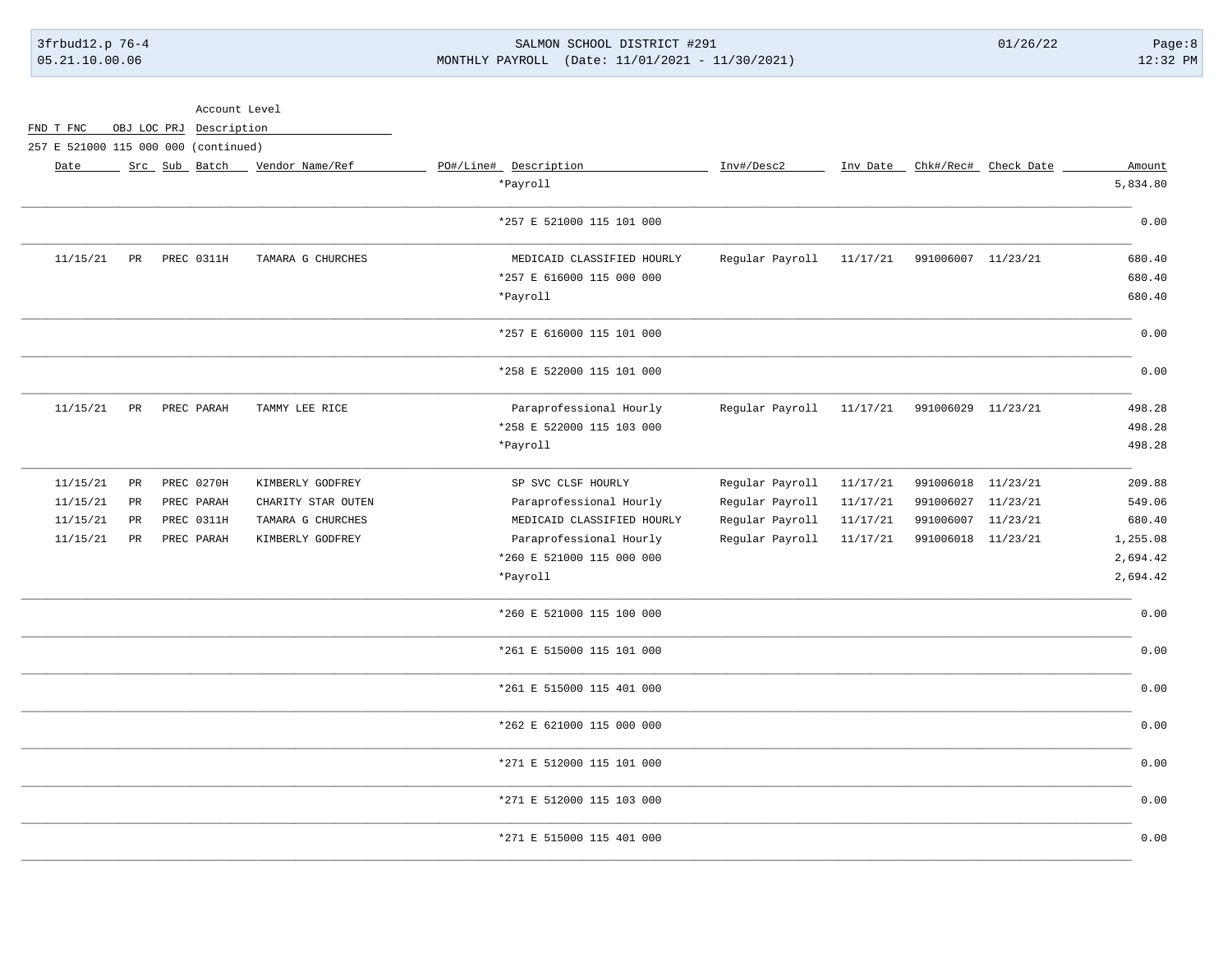### 3frbud12.p 76-4 SALMON SCHOOL DISTRICT #291 01/26/22 Page:9 05.21.10.00.06 MONTHLY PAYROLL (Date: 11/01/2021 - 11/30/2021) 12:32 PM

Account Level

FND T FNC OBJ LOC PRJ Description

| Date     | Src             | Sub Batch  | Vendor Name/Ref         | PO#/Line# | Description               | Inv#/Desc2      | Inv Date | Chk#/Rec#          | Check Date | Amount    |
|----------|-----------------|------------|-------------------------|-----------|---------------------------|-----------------|----------|--------------------|------------|-----------|
|          |                 |            |                         |           | *272 E 515000 115 401 000 |                 |          |                    |            | 0.00      |
|          |                 |            |                         |           | *272 E 515000 115 602 000 |                 |          |                    |            | 0.00      |
|          |                 |            |                         |           | *276 E 515000 115 000 000 |                 |          |                    |            | 0.00      |
| 11/15/21 | $_{\rm PR}$     | PREC CARES | TONI RACHEL FITZGERALD  |           | Cares/Idaho rebound       | Quick Void      | 11/23/21 | 991006016          | 11/23/21   | $-150.00$ |
| 11/15/21 | PR              | PREC CARES | TONI RACHEL FITZGERALD  |           | Cares/Idaho rebound       | Regular Payroll | 11/23/21 | 72689              | 11/23/21   | 150.00    |
| 11/15/21 | PR              | PREC CARES | DANA BIGELOW            |           | Cares/Idaho rebound       | Regular Payroll | 11/17/21 | 991006031          | 11/23/21   | 140.00    |
| 11/15/21 | PR              | PREC CARES | ZACHARY WILLIAM CARRELL |           | Cares/Idaho rebound       | Regular Payroll | 11/17/21 | 991006014 11/23/21 |            | 140.00    |
| 11/15/21 | $_{\rm PR}$     | PREC CARES | VICTORIA REYES          |           | Cares/Idaho rebound       | Regular Payroll | 11/17/21 | 991006045          | 11/23/21   | 140.00    |
| 11/15/21 | PR              | PREC CARES | KIMBERLY GODFREY        |           | Cares/Idaho rebound       | Regular Payroll | 11/17/21 | 991006018          | 11/23/21   | 150.00    |
| 11/15/21 | $_{\rm PR}$     | PREC CARES | LISA M MARLER           |           | Cares/Idaho rebound       | Regular Payroll | 11/17/21 | 991006063          | 11/23/21   | 140.00    |
| 11/15/21 | $_{\rm PR}$     | PREC CARES | DEBBIE JAKOVAC          |           | Cares/Idaho rebound       | Regular Payroll | 11/17/21 | 991006022          | 11/23/21   | 150.00    |
| 11/15/21 | $_{\rm PR}$     | PREC COVID | REBECCA L STEPHANISHEN  |           | COVID RELATED             | Regular Payroll | 11/17/21 | 991006004          | 11/23/21   | 2,175.00  |
| 11/15/21 | PR              | PREC CARES | STEVEN L YATES          |           | Cares/Idaho rebound       | Regular Payroll | 11/17/21 | 991006050          | 11/23/21   | 140.00    |
| 11/15/21 | $_{\rm PR}$     | PREC CARES | EVELYN M BUHLER         |           | Cares/Idaho rebound       | Regular Payroll | 11/17/21 | 991006002          | 11/23/21   | 200.00    |
| 11/15/21 | PR              | PREC CARES | DAVID D GALLAMORE       |           | Cares/Idaho rebound       | Regular Payroll | 11/17/21 | 991006010          | 11/23/21   | 300.00    |
| 11/15/21 | $_{\rm PR}$     | PREC CARES | DARLENE A FOUST         |           | Cares/Idaho rebound       | Regular Payroll | 11/17/21 | 991006017          | 11/23/21   | 150.00    |
| 11/15/21 | $\mbox{\sf PR}$ | PREC CARES | ALLEN PETRICK           |           | Cares/Idaho rebound       | Regular Payroll | 11/17/21 | 991006043          | 11/23/21   | 100.00    |
| 11/15/21 | $_{\rm PR}$     | PREC CARES | KRISTEN OLSON           |           | Cares/Idaho rebound       | Regular Payroll | 11/17/21 | 991006026          | 11/23/21   | 150.00    |
| 11/15/21 | $_{\rm PR}$     | PREC CARES | ERIC J TARKALSON        |           | Cares/Idaho rebound       | Regular Payroll | 11/17/21 | 991006049          | 11/23/21   | 500.00    |
| 11/15/21 | $_{\rm PR}$     | PREC CARES | CHAYLIN FARRAND         |           | Cares/Idaho rebound       | Regular Payroll | 11/17/21 | 991006009          | 11/23/21   | 100.00    |
| 11/15/21 | PR              | PREC CARES | HOLLY A. NATELSON       |           | Cares/Idaho rebound       | Regular Payroll | 11/17/21 | 991006025          | 11/23/21   | 150.00    |
| 11/15/21 | $_{\rm PR}$     | PREC CARES | HAYLEY A PRESTON        |           | Cares/Idaho rebound       | Regular Payroll | 11/17/21 | 991006028          | 11/23/21   | 150.00    |
| 11/15/21 | PR              | PREC CARES | DAVID D FITZGERALD      |           | Cares/Idaho rebound       | Regular Payroll | 11/17/21 | 991006034 11/23/21 |            | 100.00    |
| 11/15/21 | $_{\rm PR}$     | PREC CARES | TONI RACHEL FITZGERALD  |           | Cares/Idaho rebound       | Regular Payroll | 11/17/21 | 991006016          | 11/23/21   | 150.00    |
| 11/15/21 | $\mbox{\sf PR}$ | PREC CARES | HOLLY L SMITH           |           | Cares/Idaho rebound       | Regular Payroll | 11/17/21 | 991006047          | 11/23/21   | 200.00    |
| 11/15/21 | $_{\rm PR}$     | PREC CARES | PAULA J HONEYCUTT       |           | Cares/Idaho rebound       | Regular Payroll | 11/17/21 | 991006038          | 11/23/21   | 225.00    |
| 11/15/21 | PR              | PREC CARES | TAMMY LEE RICE          |           | Cares/Idaho rebound       | Regular Payroll | 11/17/21 | 991006029          | 11/23/21   | 150.00    |
| 11/15/21 | $_{\rm PR}$     | PREC CARES | JOSIE JESSICA GORDON    |           | Cares/Idaho rebound       | Regular Payroll | 11/17/21 | 991006036          | 11/23/21   | 150.00    |
| 11/15/21 | $\mbox{\sf PR}$ | PREC CARES | CAROLYN J FEEKEN        |           | Cares/Idaho rebound       | Regular Payroll | 11/17/21 | 991006015          | 11/23/21   | 150.00    |
| 11/15/21 | $_{\rm PR}$     | PREC CARES | JENNIFER R. HAWKINS     |           | Cares/Idaho rebound       | Regular Payroll | 11/17/21 | 991006021          | 11/23/21   | 150.00    |
| 11/15/21 | PR              | PREC CARES | KAYLA J. BIGELOW        |           | Cares/Idaho rebound       | Regular Payroll | 11/17/21 | 991006006          | 11/23/21   | 100.00    |
| 11/15/21 | $_{\rm PR}$     | PREC CARES | CHRISTINA K MULLEN      |           | Cares/Idaho rebound       | Regular Payroll | 11/17/21 | 991006024 11/23/21 |            | 200.00    |
| 11/15/21 | $_{\rm PR}$     | PREC CARES | BEVERLY MCADOW          |           | Cares/Idaho rebound       | Regular Payroll | 11/17/21 | 991006040          | 11/23/21   | 150.00    |
| 11/15/21 | $_{\rm PR}$     | PREC CARES | DAWN LOPEZ              |           | Cares/Idaho rebound       | Regular Payroll | 11/17/21 | 991006023          | 11/23/21   | 150.00    |
| 11/15/21 | PR              | PREC CARES | ANGEL RAIN MURPHY       |           | Cares/Idaho rebound       | Regular Payroll | 11/17/21 | 991006041          | 11/23/21   | 600.00    |
| 11/15/21 | $_{\rm PR}$     | PREC CARES | ROBERT L. LEWIS         |           | Cares/Idaho rebound       | Regular Payroll | 11/17/21 | 991006062          | 11/23/21   | 140.00    |
|          |                 |            |                         |           |                           |                 |          |                    |            |           |